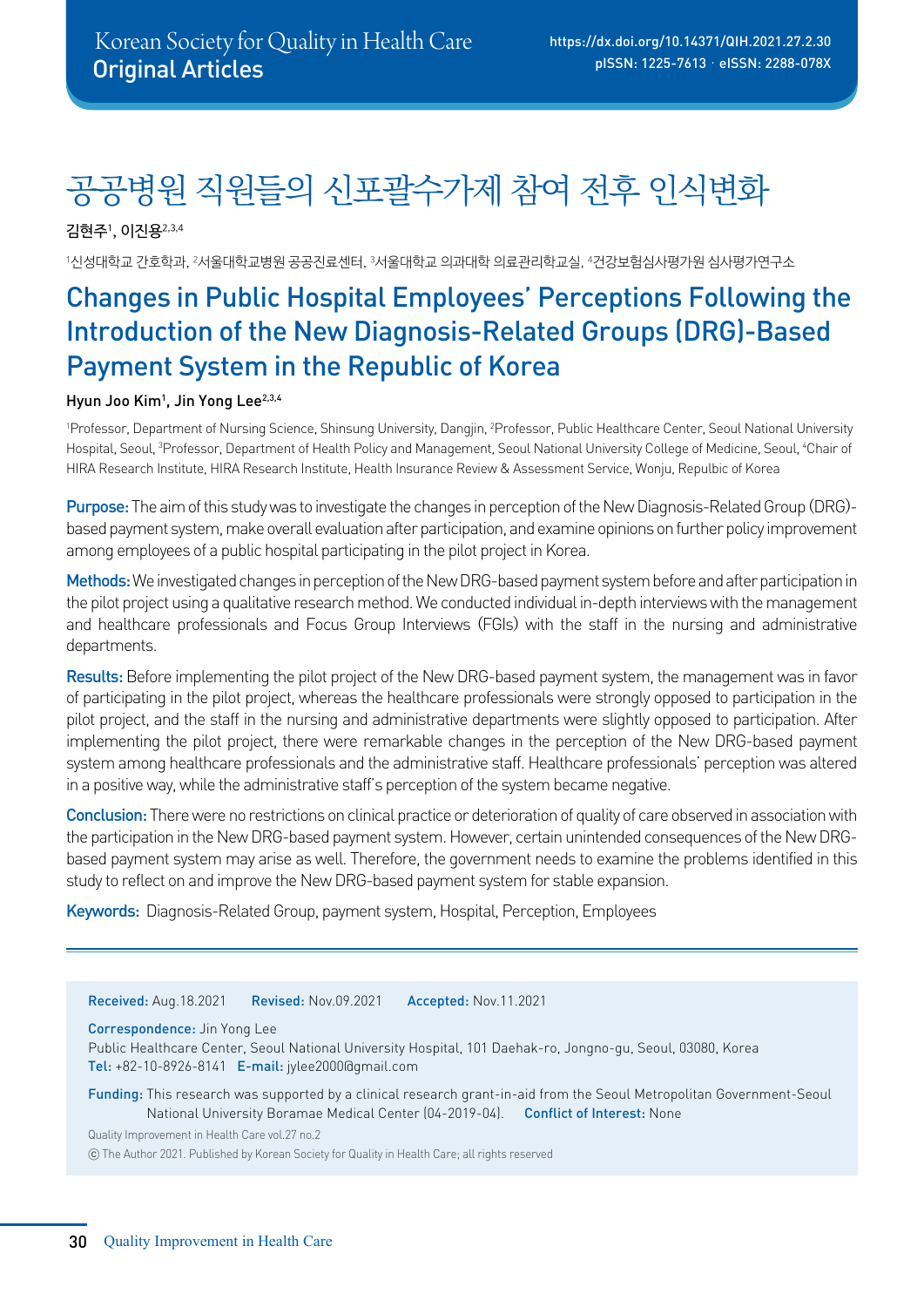## Ⅰ. 서론

 신포괄수가제는 2009년 4월 행위별수가제도 및 포괄수 가제도 등 기존의 수가제도의 단점을 보완하기 위해 방안 으로 시작되었다[1]. 도입 초기 국민건강보험공단 일산병 원을 대상으로 시범사업을 시작하였다. 2011년 7월 일산 병원 외에 3개 지역거점 공공병원(대구, 부산, 남원의료원) 으로 시범사업을 확대 하였고, 2012년 7월 40개의 지역거 점 공공병원 전체 기관으로 확대 하였다[2]. 2018년 8월 에는 공공병원 중 보라매병원 및 사립대학병원까지 참여를 확대하여, 2021년 현재 총 98개 기관이 시범사업에 참여 하고 있다[1].

 신포괄수가제는 진주의료원 폐업 이후 '착한 적자' 혹은 '공익적 적자'라고 불리는 공공의료기관의 적자를 보전하 기 위한 대안으로도 활용되었다[3]. 그 효과로 상당수의 지 방의료원이 신포괄수가제 시범사업에 참여 후 경상수지가 적자에서 흑자로 전환되었다[3]. 신포괄수가의 장점은 다 음과 같다. 환자의 경우, 건강보험이 적용되지 않는 부분까 지 보험이 적용 되어 입원 진료비에 대한 부담이 감소하고, 병원비를 예측할 수 있으며, 적정진료를 받을 수 있는 장점 이 있고[1], 정부는 적정 진료를 유도하면서, 진료의 효율 성과 건강보험의 보장성을 확대할 수 있으며[2], 의료기관 은 재정적인 인센티브뿐만 아니라 행정처리 소요비용을 감 소시켜 병원경영의 효율성을 증대시킬 수 있다[4,5]. 반면 에 문제점도 존재한다. 신포괄수가제는 단일 상병의 급성 기 치료에 대한 보상에 적합한 구조이기 때문에 복합질환 자를 주로 보는 내과의 경우 적절한 보상을 받기 어렵다는 문제가 있다[6]. 이외에 별도 보상 항목으로 전이ㆍ과잉 진 료, 실제보다 중증도가 높은 질병군으로 청구 등에 대한 우 려도 존재한다[1].

 신포괄수가제에 대한 논란은 다양한 연구로 이어졌다. 그 러나 대부분의 연구가 신포괄수가제가 특정 의료분야에 미 치는 영향에 대한 연구이거나 정책가산 조정에 관한 연구 로 한정되어 있다[6-8]. 또한 특정 분야가 아닌 신포괄수가 제 전반에 대한 병원 내 직군별 평가 및 인식에 대한 연구 는 거의 이루어지지 않았다. 신포괄수가제와 같은 새로운

제도를 시행을 위해서는 의사뿐만 아니라 간호사 및 행정 직의 업무협조가 필요하며, 이들의 관심과 참여 정도에 운 영 결과가 달라질 수 있기 때문이다. 이에 이번 신포괄수가 제 시범사업에 참여 중인 한 공공병원 직원들을 대상으로 신포괄수가제 참여 전ㆍ후 인식변화를 확인해보고자 하였 다. 병원 경영진, 진료부, 간호부 및 행정부서 직원 등을 대 상으로 신포괄수가제 시범사업 참여 전의 주관적인 인식, 참여 후 제도에 대한 평가 및 인식 변화, 현재 제도의 문제 점과 정책적 개선방안은 무엇인지를 질적연구방법을 이용 하여 조사하였다.

## Ⅱ. 연구방법

 현재 신포괄수가제 시범사업에 참여 중인 공공병원 한 곳 의 주요 경영진과 실무부서 구성원의 신포괄수가제 참여 전후 인식변화를 조사하기 위해 질적연구방법 중 개별심층 면접(Individual In-depth Interview, IDI)와 포커스 그 룹 인터뷰(Focus Group Interview, FGI) 방법을 이용하 였다. IDI는 특정 분야나 주제에 대해 개인의 생각을 상세 히 조사할 때 유용한 조사방법으로 의료관련 분야에서 널 리 활용되고 있다[9]. IDI는 조사 대상자들이 특정한 장소 에 한 번에 모여서 인터뷰를 진행하기 어렵거나 주제에 따 라 집단적 토론이 부적합할 때 주로 사용된다. FGI는 특정 주제에 대해 알고 있으며, 프로그램 개발 및 평가를 위한 질적 데이터를 산출하기에 적합한 방법이다. FGI는 응답자 4-8명정도의 참여자를 대상으로 특정 주제에 대해 토론하 는 방식으로 IDI와 달리 토론 중 공통점을 파악할 수 있고, 다양한 측면에서 정보를 파악하기에 적합한 방법이다[10- 12].

 이번 연구에서 경영진 및 임상 의사는 IDI 방법을 이용하 였는데, 업무 특성상 한 자리에 모이기가 어렵고, 각 진료 과별 신포괄수가제에 대한 입장 차이로 솔직한 의견 개진 에 어려움이 있을 것으로 판단하였기 때문이다. 반면에 간 호부 및 행정부서는 신포괄수가제에 대한 공통적 의견 취 합, 문제점 및 개선점에 대한 다양한 측면에서의 아이디어 수집이 용이한 FGI 방법을 이용하였다.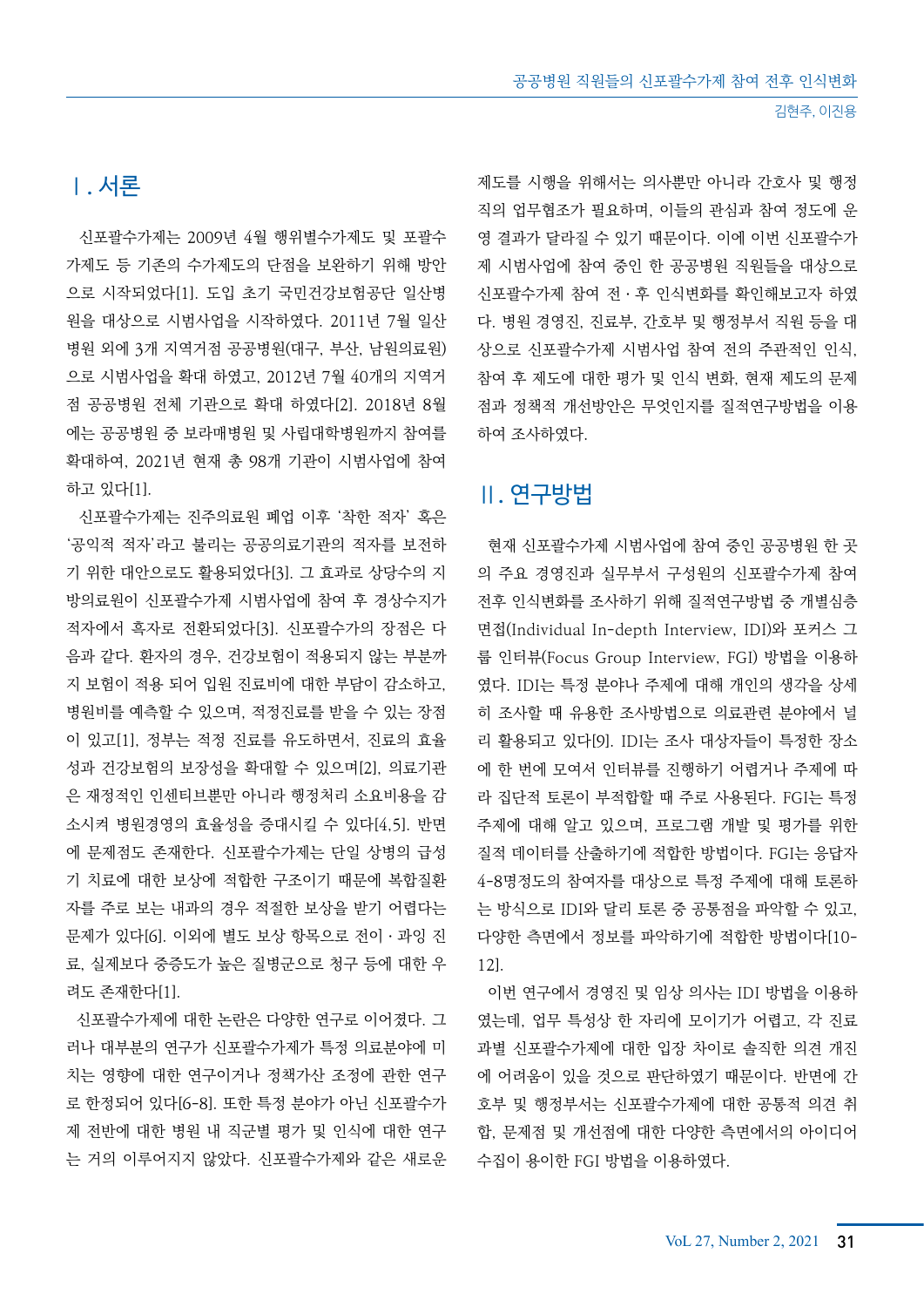이 연구는 서울특별시 보라매병원 기관연구윤리심의위원 회의 승인을 받고 시행하였다(IRB No.30-2019-138).

#### 1. 조사대상 및 방법

#### 1) 개별심층면접(Individual In-depth Interview, IDI)

 IDI 대상은 총 12명으로 주요 경영진 1명과 임상의사 11 명이 참여하였다(Table 1). IDI 대상자 모집은 각 진료과에 요청하여 각 진료과를 대표할 수 있으며, 해당 진료과의 신 포괄수가제에 대해 전반에 대해 파악하고 있는 사람을 추 천 받아 선정하였다.

 IDI 진행은 연구진 1인이 담당하여 진행하였다. 인터뷰 를 진행한 연구진은 IDI와 FGI를 진행한 경험이 있는 있 으며, 인터뷰 진행 전 한국갤럽의 질적연구 전문가와 논의 를 통해 진행 방법 및 내용 등에 대해 최종 점검 과정을 거 쳤다.

 인터뷰는 병원 회의실에서 진행하였으며, 2020년 1월 16일부터 2월 12일까지 진행하였다. 인터뷰는 반구조화된 가이드라인(semi-structured guidelines)에 따라 진행하 였다. 인터뷰는 평균 30분 정도 소요되었으며, 모든 인터 뷰 내용은 녹취하였다.

#### 2) 포커스 그룹 인터뷰(Focus Group Interview, FGI)

 FGI는 2개의 그룹으로 나누어 시행하였으며, 참여자는 총 8명으로 그룹별 5명 이내로 구성하였다. 참여자 모집 은 각 부서별로 각 부서를 대표할 수 있으며, 해당 부서의 신포괄수가제 진행 전반에 대해 파악하고 있는 사람을 추 천 받아 선정하였다. 첫 번째 그룹은 간호부로 수간호사 이상 보직자 3명으로 구성하였다. 두 번째 그룹은 행정부 서로 의무기록팀, EMR 개발팀, 의료정보팀, 보험심사팀 및 기획과 등 총 5명으로 구성하였다(Table 1). FGI는 병 원 회의실에서 진행하였다. 간호부 FGI는 2020년 1월 16 일에 진행하였고, 행정부서는 2020년 1월 14일에 진행하 였다. FGI는 평균 1.5시간 진행하였고, 모든 내용은 녹취

하였다.

#### 2. 인터뷰 가이드라인 개발

IDI와 FGI의 가이드라인(semi-structured guidelines)은 문헌고찰 및 한국갤럽의 질적연구전문가와 연구진의 토론 을 통해 개발하였다[2,4,5-8,11,14]. 가이드라인은 크게 4 가지 내용으로 신포괄수가제 참여 전 인식, 참여 후 전반적 평가, 신포괄수가제 참여 후 인식 변화 및 신포괄수가제 개 선 및 요청사항에 대해 조사하였다(Table 2).

#### 3. 분석방법

 IDI와 FGD를 통해 녹취된 모든 내용을 기록하였다. 데이 터 분석을 위해서는 NVivo 12 소프트웨어를 사용하였다 [15].

 정확한 분석을 위해 다수의 질적연구 경험을 통해 훈련된 검토자(coder) 2인이 각각이 녹취과 기록 내용을 독립적으 로 검토하였다[16-19]. 검토자들은 인터뷰 참석자의 진술 내용을 확인하여 체계적인 데이터 분석을 위해 사용하였 다. 검토자 2인은 전체 내용을 읽고 중요한 내용에 강조 표 시를 하였다. 참가자들이 반복적으로 설명하는 중요한 콘 텐츠나 특정 주제를 식별하기 위해 메모를 작성하고, 주제 별로 다른 색상으로 강조 표시를 한 다음 중요한 인용문을 분류하고 주제별로 분류하였다. 이 과정을 통해 검토자 2 인이 분류한 결과를 비교하였다.

 검토자 2인이 강조 표시한 내용을 중심으로 코딩 작업을 실시한 후 테마는 참가자의 인식 변화를 비교하였다. 콘텐 츠 분석의 이러한 반복 프로세스는 안정성 향상을 위해 검 토자 2인에 의해 코딩 된 콘텐츠의 핵심 테마를 계속 추가 하고 병합하였다. 또한 연구팀은 코딩 된 주제를 검토하고 핵심 연구 결과를 완성하기 위해 연구자와 검토자간의 합 의를 도출하기 위해 논의 과정을 거쳤다.

 IDI와 FGI 분석 결과는 참가자들이 참여한 병원 회의를 통해 공유하였으며, 참가자들의 피드백을 받았다.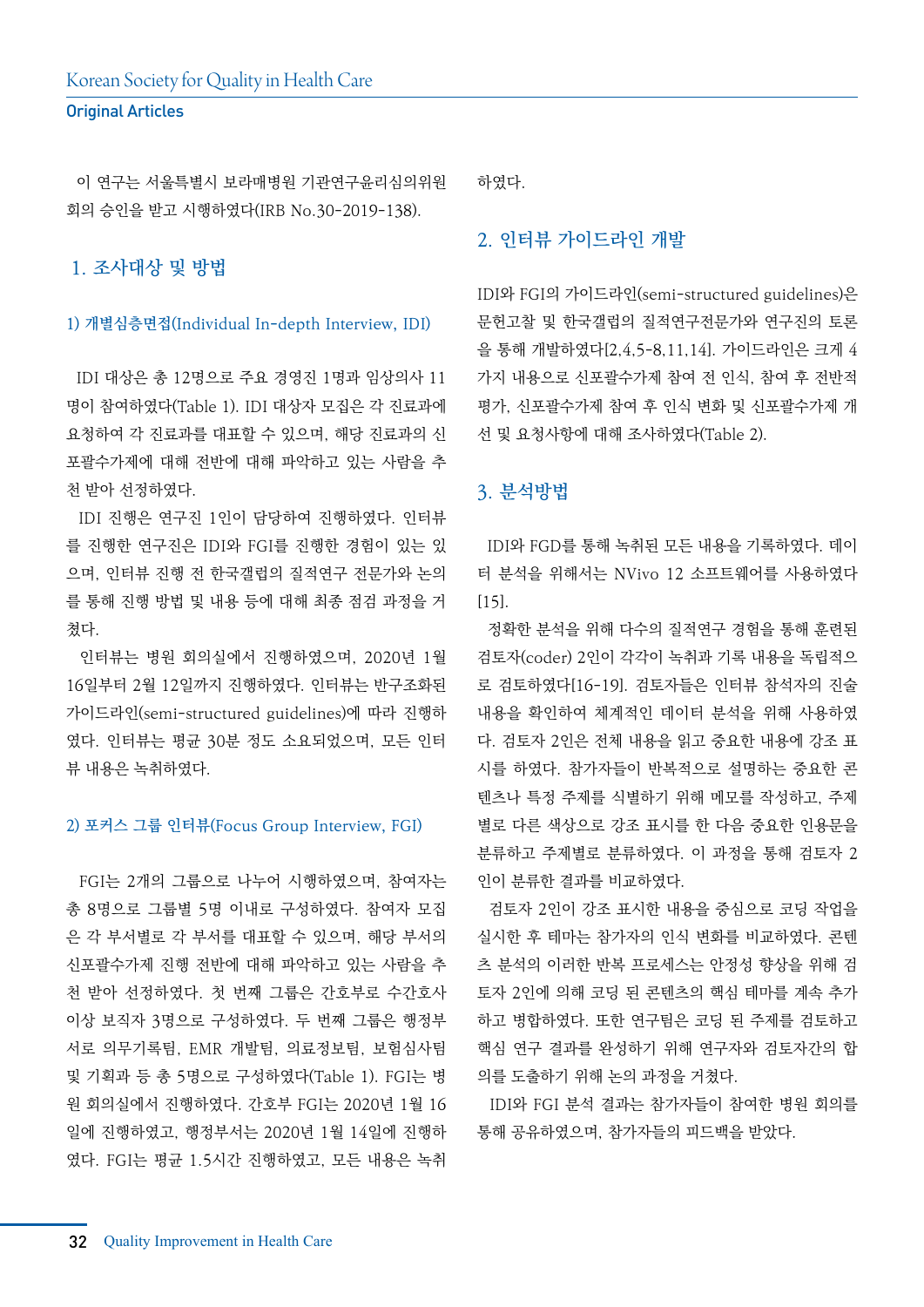#### 김현주, 이진용

#### Table 1. Participant profile.

| No             | Department                                          | Gender       | Age | Career (Year)  |  |  |
|----------------|-----------------------------------------------------|--------------|-----|----------------|--|--|
|                | Individual in-depth interview                       |              |     |                |  |  |
| $\mathbf{1}$   | Chief Executive Officer                             | $\mathbf M$  | 50s | 17             |  |  |
| 2              | Pediatrician                                        | $\mathbf F$  | 30s | 7              |  |  |
| $\mathfrak{Z}$ | Allergist and Clinical Immunologist                 | М            | 40s | 8              |  |  |
| $\overline{4}$ | Psychiatrist                                        | M            | 40s | 15             |  |  |
| 5              | Otorhinolaryngologist                               | М            | 40s | 15             |  |  |
| 6              | Infectious Diseases specialist                      | М            | 40s | 9              |  |  |
| $\overline{7}$ | Cardiologist                                        | M            | 40s | 6              |  |  |
| 8              | Pulmonologist                                       | M            | 40s | 6              |  |  |
| 9              | Obstetrician-Gynecologist                           | M            | 40s | 15             |  |  |
| 10             | Rehabilitation Medicine specialist                  | $\mathbf F$  | 40s | 12             |  |  |
| 11             | General surgeon                                     | $\mathbf F$  | 30s | 7              |  |  |
| 12             | Ophthalmologist                                     | $\mathbf F$  | 40s | 18             |  |  |
|                | Focus group interview                               |              |     |                |  |  |
| Group 1        |                                                     |              |     |                |  |  |
| 13             | Director, department of nursing                     | F            | 40s | $\mathbf{1}$   |  |  |
| 14             | Head Nurse1, department of nursing                  | $\mathbf F$  | 40s | $\overline{4}$ |  |  |
| 15             | Head Nurse2, department of nursing                  | $\mathsf{F}$ | 40s | $\overline{4}$ |  |  |
| Group 2        |                                                     |              |     |                |  |  |
| 16             | Medical Recorder                                    | $\mathbf F$  | 50s | 28             |  |  |
| 17             | Engineer of Electronic Medical Record               | $\mathbf F$  | 40s | 20             |  |  |
| 18             | Engineer of Medical Information                     | M            | 50s | 28             |  |  |
| 19             | Insurance Reviewer                                  | $\rm F$      | 40s | 10             |  |  |
| 20             | Senior Manager, department of strategy and planning | М            | 40s | 10             |  |  |

#### Table 2. Structure of the question content.

| Category                                             | Content                                                                                                                                                 |
|------------------------------------------------------|---------------------------------------------------------------------------------------------------------------------------------------------------------|
| Perception before the participation in the new DRG - | • What were your thoughts when the hospital decided to participate in the new DRG                                                                       |
| based payment system                                 | - based payment system?                                                                                                                                 |
| Overall evaluation after participating in new DRG -  | • How do you generally evaluate the new DRG - based payment system after                                                                                |
| based payment system                                 | participating in the new comprehensive fee system?                                                                                                      |
| Changes in perception after participating in the new | • Was there any change in the perception of the new DRG - based payment system                                                                          |
| DRG- based payment system                            | after participation compared to before participation?                                                                                                   |
| Improvements in the new DRG-based payment system     | • Which part of the new DRG - based payment system do you think needs<br>improvement?<br>• Do you have any requests that you would like this to change? |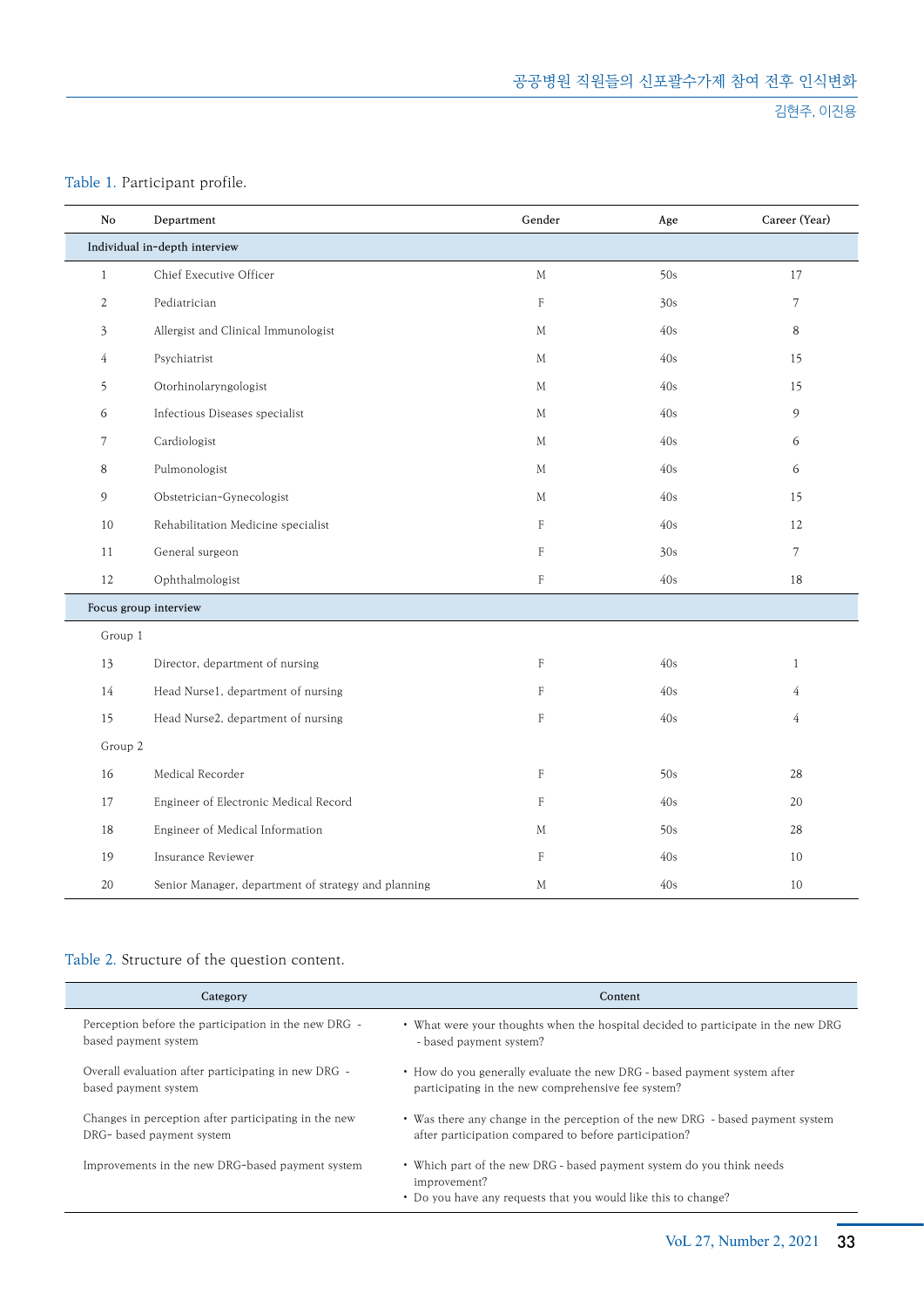### Ⅲ. 연구결과

 신포괄수가제에 대한 4개의 대주제에 대해 개별심층면접 과 포커스 그룹 인터뷰를 통해 공통 주제어를 도출할 수 있 었다.

#### 1. 신포괄수가제 참여 전 인식

 경영진은 신포괄수가제 참여에 대해 적극 찬성하였고, 의 료진은 다수가 반대, 간호부 및 행정부서는 약간 반대하는 것으로 나타났다. 신포괄수가제 참여에 대한 찬반에 대한 이유는 다음과 같았다.

 경영진은 '공공병원으로서 선도적 역할'과 '병원 경영 및 수 익 개선'에 대한 기대로 찬성하였으나 의료진은 포괄수가제의 진료 행위 제한이나 의료 질 저하, 수익성 악화 등 부정적인 측면이 신포괄수가제에서도 발생할 것을 우려하여 반대하는 것으로 나타났다. 간호부와 행정부서의 경우 새로운 업무 발 생으로 인한 부담감을 우려로 반대하는 것으로 나타났으나 이 제도에 대한 저항감은 의료진보다 크지는 않았다(Figure 1).

참가자 7 당연히 부정적이었죠. 처음에 포괄수가제 시 범사업 했던 과 선생님이 힘들어 한다는 소리를 들어서 부정적이었어요. 치료를 다양하게 못한다, 환자에 맞춰 서 좋은 걸 써야 되는데, 총 금액이 묶이다 보니까 가장 저렴한 재료를 써야 된다. 시술 중에 문제가 생기더라도 거기에 대한 추가적인 수가를 받지 못한다, 가장 기본적 인 걸 쓰더라도 원가 보전도 어려운 수준이다.

참가자 14 병원에서 이것을 하는 것이 굉장한 이익이라는 것, 필요한 거구나 그런 건 없고, 협조해야겠다 생각은 했 는데, 이게 실제 간호사 업무와 어떤 연관이 있을지, 그때 는 상상이 안 됐고요. 막연히 새로 일을 하기 때문에 뭔가 일이 떨어지겠지, 그런 생각을 했던 것 같고요.

참가자 19 저희는 실무 부서잖아요. 그걸로 인해서 변 화되고 복잡하고 하니까 그런 것에 대한 거부감이 있는 거지, 제도 자체, 지불제도 개념으로 어떻다고 판단하지 는 않았던 것 같아요.

참가자 16 업무가 너무 많이 늘어날 것 같은 걱정이 있 었어요. 의사의 기록 작성을 더 적극적으로 반영을 해야 하고, 의사하고 트러블을 어떻게 해결해야 될 건지에 대 한 걱정이 막연하게 있어서 솔직히 속으로는 조금 더 늦 춰졌으면 좋겠다는 생각을 했었네요.



Figure 1. Perception before the participation in the new DRG-based payment system.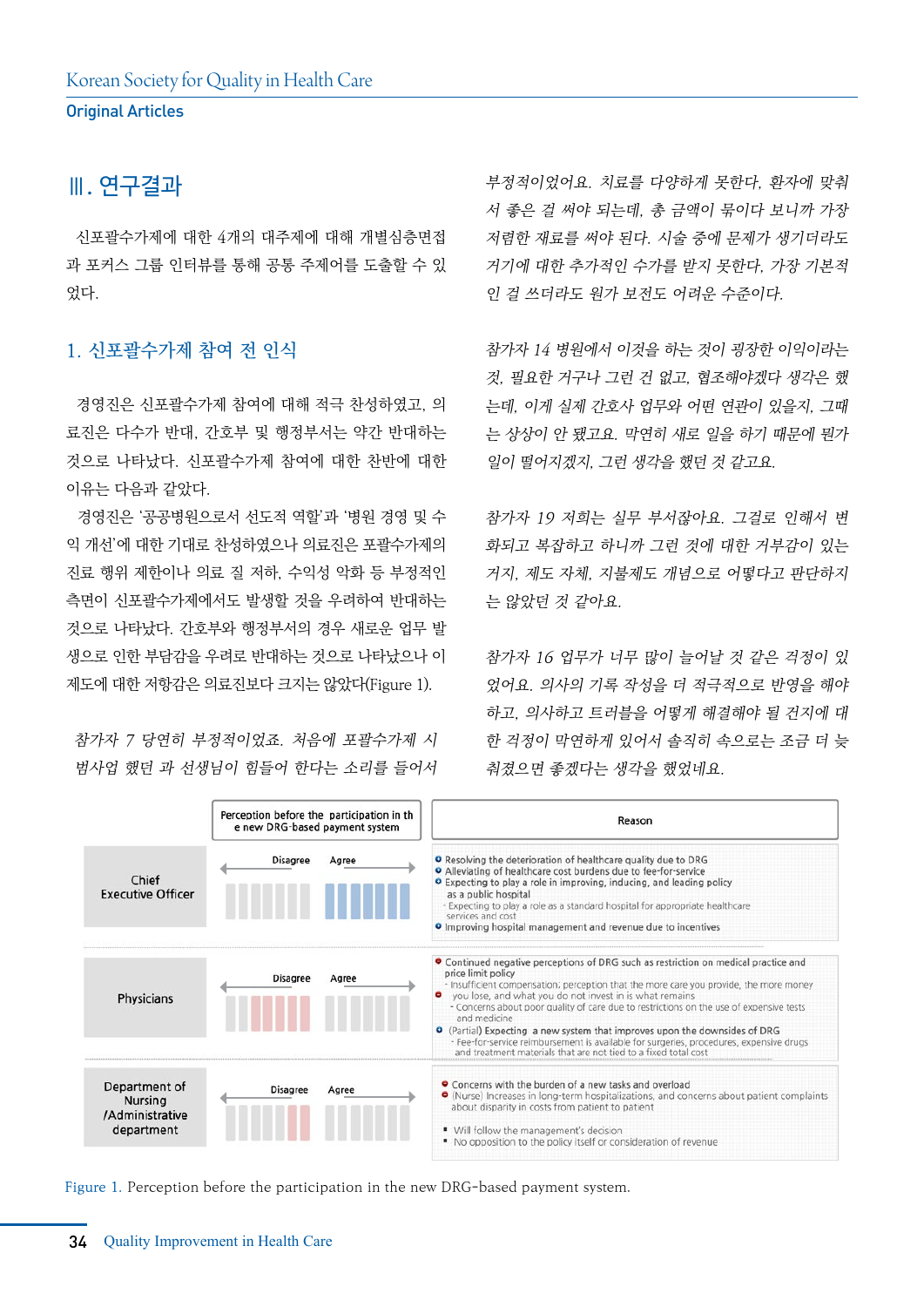#### 2. 신포괄수가제 참여 후 전반적 평가

 신포괄수가제 참여 후 전반적 평가는 병원 및 환자 측면 과 업무 측면으로 나누어 분석하였다.

#### 1) 병원 및 환자 측면

 신포괄수가제 참여 후 병원 전체의 수익 증가, 의료 질 향 상, 환자의 진료비 감소 효과에 대해 긍정적으로 평가하였 고, 재정 안정성 확대, 의료 질 향상, 환자 진료비 감소 측 면에서 제도의 시행 취지나 목적에 대해서 대체적으로 공 감하고 지지하는 것으로 나타났다. 그러나 정신건강의학 과, 재활의학과 등 일부 진료과목은 신포괄수가제 시행 후 수익이 오히려 감소한 것으로 나타났다(Figure 2).

참가자 1 Fee-for-Service 때랑 차이가 나는 게 인센티

브가 있어요. 그 인센티브만큼이 이익이 되더라고요. 인 센티브를 합해서 만약에 기관 보상을 하게 되면 입원 부 분 적자폭이 크게 줄어듭니다. 거의 원가보상에 근접하 더라고요

참가자 4 10% 정도 나빠졌는데요. 여러 가지 이유가 있는데, 하나는 정신과는 진단체계가 너무 단순하게 돼 있어요. 수가가 4개로 분류되고요. 나이가 적고 정신병 이 있으면 많이 받고, 정신병이 없으면 적게 받고. 나이 가 많으면 확 낮아지는, 왜 그렇게 만들었는지 모르겠 는데, 나이라는 게 중요하게 수가에 좌우가 되게 돼 있 습니다.

참가자 10 계속 마이너스입니다. 지금까지 19년도 1/4 분기 환자를 분석을 해 봤어요. 사람들은 많이 보면 볼 수록 계속 손해를 보는 거죠.

|                     |                               | Overall evaluation after participation<br>in new DRG-based payment system |                 | Reason                                                                                                                                                                                                                     |  |
|---------------------|-------------------------------|---------------------------------------------------------------------------|-----------------|----------------------------------------------------------------------------------------------------------------------------------------------------------------------------------------------------------------------------|--|
| Finance<br>/Revenue | Chief<br>Executive<br>Officer | Positive                                                                  | <b>Negative</b> | <b>O</b> Increase in total revenue due to incentives<br><b>O</b> Profitable management of hospitals                                                                                                                        |  |
|                     | Physician                     | <b>Positive</b>                                                           | <b>Negative</b> | • Revenues increased in most hospital departments (reduction of deficit)<br>• Decrease in revenue from some medical departments such as the<br>Departments of Psychiatry and Rehabilitation Medicine (Increase in deficit) |  |
| Quality of          |                               | Positive                                                                  | <b>Negative</b> | <b>O</b> Improving health care quality through reinvestment of profits<br>- Replacement/purchase of medical equipment, expansion of the<br>comprehensive nursing care                                                      |  |
|                     | Medical<br>expenses           | Positive                                                                  | <b>Negative</b> | <b>O</b> Reduced medical expenses                                                                                                                                                                                          |  |

Figure 2. Overall evaluation after participation in the new DRG-based payment system (perspective of hospital and patient).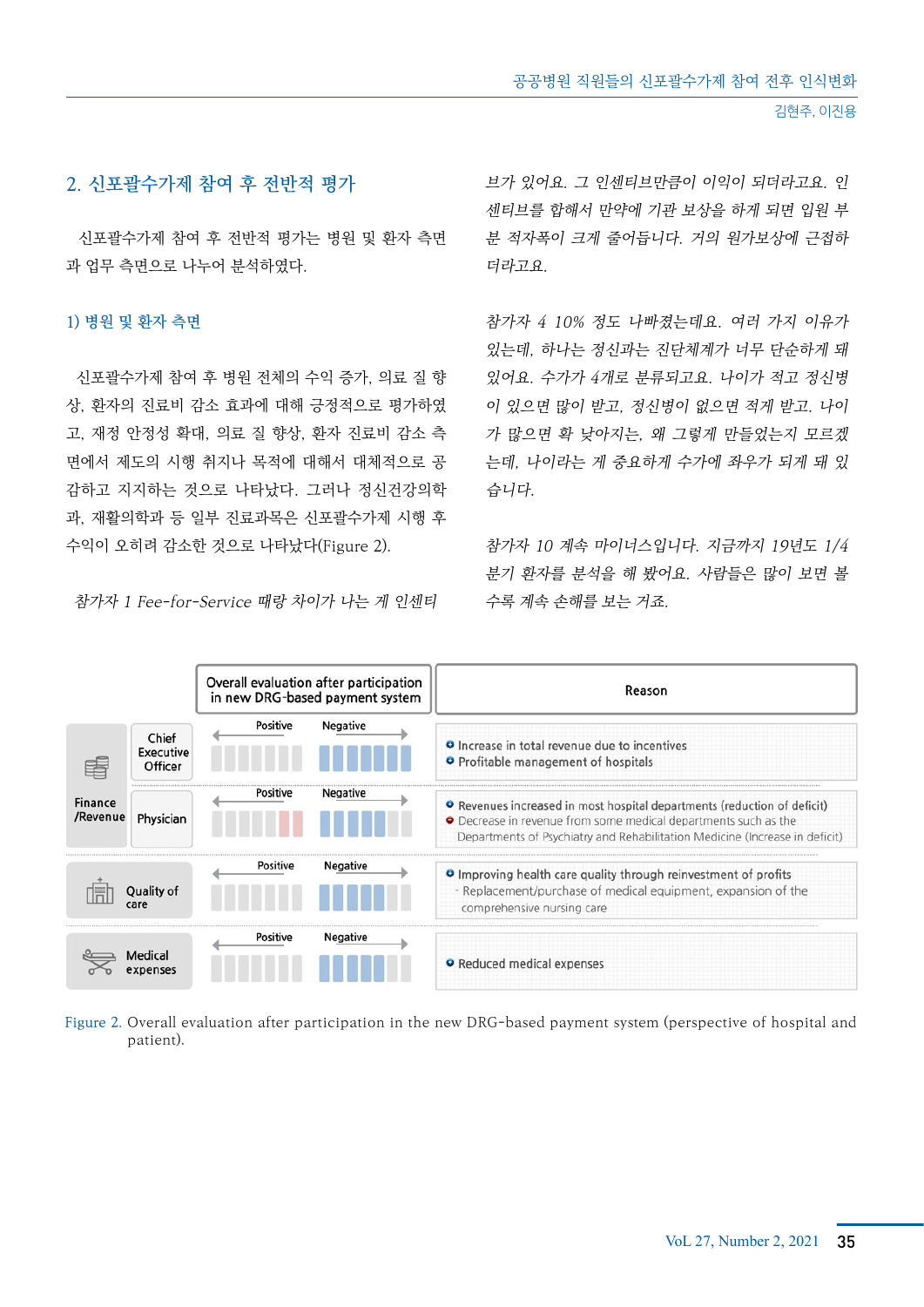#### 2) 업무 측면

 신포괄수가제 참여 후 의사와 간호사의 업무 증가는 크지 않았으나 행정부서의 경우에는 신포괄수가제 참여로 인한 신규 업무가 증가된 것으로 나타났다. 의무기록팀, EMR 기록팀은 기존 업무에 신포괄수가제로 인한 신규 업무가 추가로 업무 과중 현상이 발생하였다. 보험심사팀은 심사 업무는 축소되었으나 신포괄수가제 관련 추가 자료 작업 의 증가로 전체적으로는 업무가 증가된 것으로 나타났다 (Figure 3).

참가자 16 엄청 늘었죠. 제일 중요한 건 진단확정을 아 침 10시 반까지 하잖아요. 진단 확정을 아침 10시 반까

지 하려면 재원 중에 재원기록 봐서 미비 기록이 있는 지? 진단을 뭘로 확정할지? 검사 결과가 나와야 확정이 되잖아요. 그런 걸 미리 의사선생님이랑 통화를 해야 하 는데, 전공의 80시간 근무, 우리 병원은 전공의 로테이 션 되는 병원이거든요.

참가자 19 저희가 인력이 한 명 더 늘었잖아요. 그걸로 업무를 배분하고 있고, 줄었다고 볼 수 없죠. 아까처럼 이신을 하는 게 건수가 줄었다고 하더라도 전산개발이 되면 좋은데, 이신은 옛날 하던 대로 하고, 포털 가서, 원주로 갔잖아요. 종이로 해서 보낼 수 없으니까 다 포 털에 해야 되거든요. 웹으로. 근데 웹으로 해야 되고. 원 내는 원내대로를 이중작업을 계속 하고 있어요.



Figure 3. Overall evaluation after participation in the new DRG-based payment system (perspective of workload).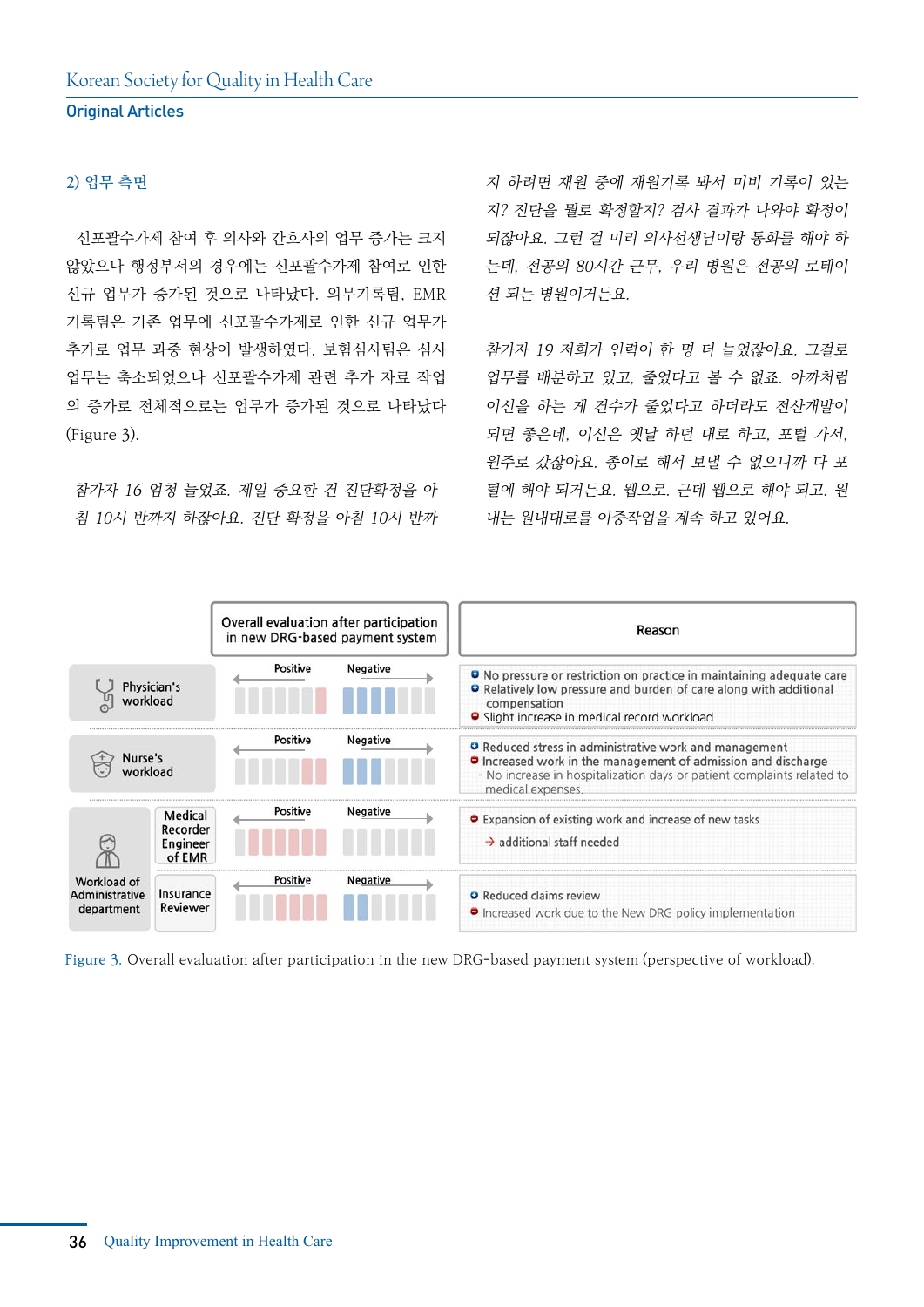#### 3. 신포괄수가제 참여 후 인식 변화

#### 1) 병원수익

 신포괄수가제 참여 후 병원 전체 수익은 인센티브의 영향 으로 크게 증가한 것으로 나타났으며, 정부가 약속한 보상 이 명확한 제도는 '신포괄수가제'가 유일하다고 평가하였 다. 그러나 향후 정부에서 기본 수가를 조정하고 인센티브 를 낮추는 방향으로 제도 운영을 예상하고 있어, 인센티브 감소에 따른 병원 수익 감소를 우려하는 의견도 많았다.

 진료과별로는 혈액종양내과, 산부인과 및 정형외과는 기 존 수익 대비 증가 폭이 큰 반면에 정신건강의학과 및 재활 의학과는 기존대비 수익이 오히려 악화된 것으로 나타났다 (Figure 4).

참가자 1 기관에서는 최초로 원가에 근접한 보상을 보험 부분에서, 급여 부분에서 받을 수 있었다는 게 큰 의미 가 있었고요. 정형외과가 굉장히 만성적자였거든요. 거 기 보면 항상 일도 많이 하고, 투입된 인력도 많고. 수가 가 낮아서 정형외과는 항상 적자예요. 지금은 약간 적자 로 바뀌었더라고요.. 재활, 정신과. 그 두 개 과는 혜택 을 하나도 못 보거나 더 나빠진 것 같아요. 산부인과도 좋아졌어요. 나머지 과는 평균적으로 병원이 들어온 것 만큼 좋아진 것 같아요.

참가자 19 행위별 대비해서 차익인 거잖아요. 1년간 000억 나왔어요.



Figure 4. Changes in perception after participation in the new DRG-based payment system (Perspective of hospital revenue).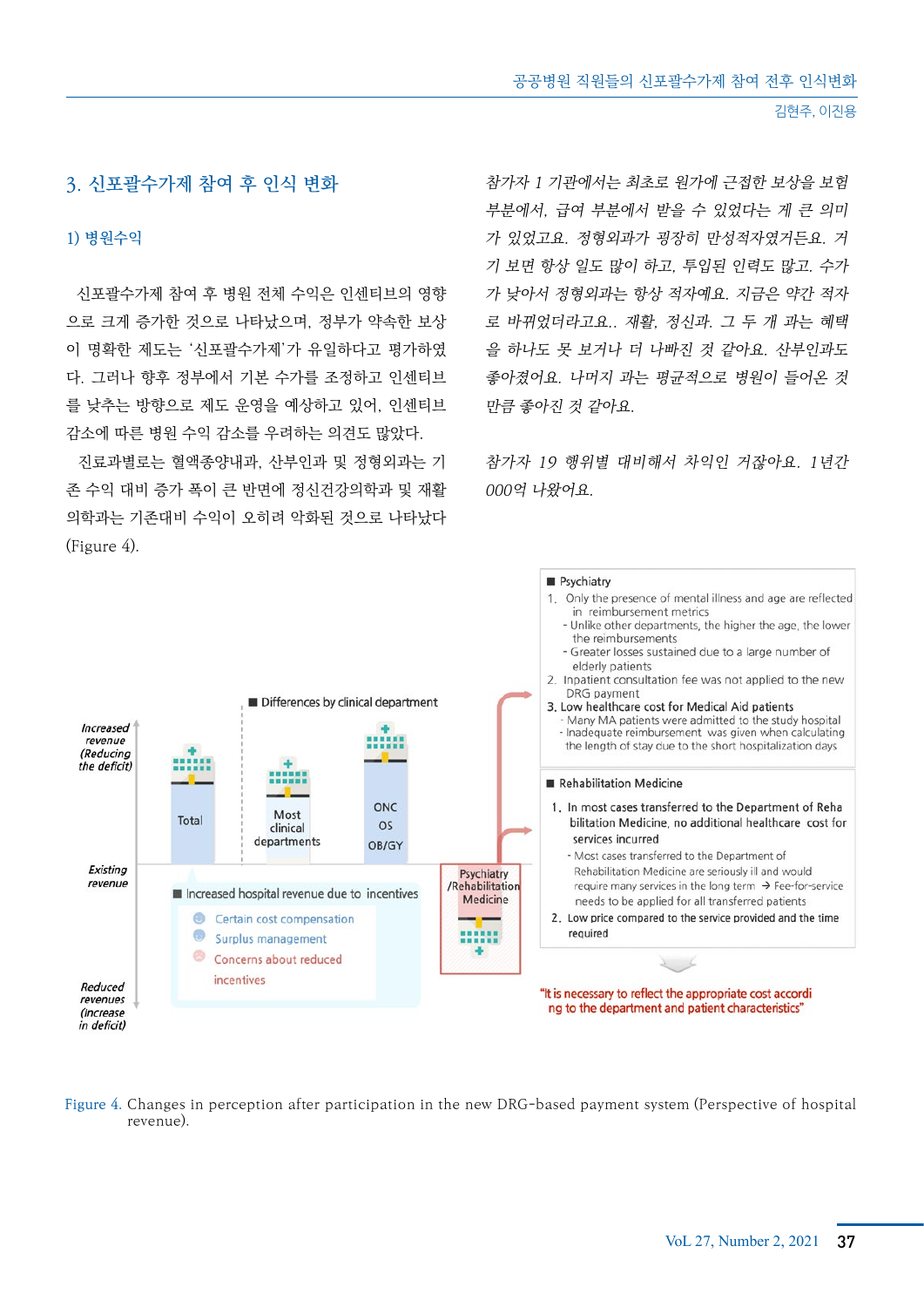#### 2) 의료 질

 일반적으로 의료의 질 관리는 구조(Structure), 과정 (Process) 및 결과(Outcome) 등 3가지 측면으로 구분할 수 있다. 구조적인 측면에서는 의료서비스 제공에 대한 구 조적 여건이 갖추어진 정도, 과정은 진료과정의 적정성, 마 지막으로 치료 결과이다. 의료의 질 관리 측면 중 신포괄수 가제 참여 후 향상된 부분은 구조적 측면이다. 신포괄수가 제 참여로 발생한 수익을 통해 장비 교체 및 구입, 의료 정 보 분야 투자, 간호간병 서비스 확대 등에 재투자를 함으로 써 구조적 의료 질 향상의 기반을 마련할 수 있게 되었다는 의견이 공통적으로 나타났다. 또한 신포괄수가제를 통한 수익의 재투자로 의료의 질 안정성을 확보할 수 있게 되었 다고 평가하였다.

참가자 20 신포괄 참여를 하면서 경영여건이 전보다는 좋아졌다 보니까 재투자. 노후된 장비를 교체한다거나 재투자를 해서 의료 질을 올릴 수 있는 여건이 마련이 되는 거죠.

참가자 1 의료의 질은 2년 전에 비해서는 좋아졌는데, 계속해서 신 의료기기도 도입하고 있었고, 또 인력 충원 도 필요한 부분을 계속 하고 있어서 좋아진 거예요. 그 게 전혀 방해받지 않았고, 오히려 추가 재원이 들어온 거잖아요. 그걸 장비도 좀 사고, 의료 정보 쪽에도 투자 하고. 교수도 더 뽑고 의료 질은 도움이 된 거예요.

#### 3) 진료 행태

 신포괄수가제 참여 시 과소진료와 같은 진료 행위의 제약 을 우려하였으나, 기존에 표준진료지침에 따른 진료 행태 는 변화가 없었던 것으로 나타났다. 기존에 포괄수가제가 적용 중이었던 이비인후과, 산부인과, 외과 및 안과 등의 진료과에서도 진료행위에 대한 제약 없이 진료를 시행할 수 있었던 것으로 나타났다. 또한 고가 투약/검사/장비 사 용의 부담감은 여전히 일부 있었으나 진료 행위의 제약이 발생하지 않은 것으로 나타났다.

참가자 10 저희는 바뀐 건 없어요. 사실 과의 정책을 바 꿔야 되나, 그랬는데, 그럴 필요까지는 없다고 해서 유 지하고 있거든요. 계속 그 상태로 유지예요.

참가자 5 우리는 하던 대로. 돈 관련된 건 병원 행정팀에 서 하는 거고, 우리는 하던 대로.

참가자 11 옛날 포괄수가 했을 때도 진료 행태 안 바꿨 어요. 지금도 똑같죠. 경영진 압박이나 권장도 없죠.

#### 4) 업무량

 의사와 간호사의 경우 신포괄수가제 시행 이후 일부 업무 에 대한 증가는 발생하였지만 부담이 크지 않은 것으로 나 타났다. 의사의 경우 행정적으로 의무기록 작성 업무가 다 소 증가하였고, 간호사는 엄격한 입원/퇴원/외박 관리, 단 기 입원 증가에 따른 관리 업무가 다소 증가한 것으로 나타 났다. 반면, 간호사의 경우 제도 시행 이후 심사 업무 축소 로 약재 관리, 재정산 업무는 감소하였고, 지속적인 EMR 프로그램 개선과 가퇴원 제도 활용 등으로 초기의 업무 혼 선은 해소된 것으로 나타났다.

 행정 부서 중 보험심사팀은 신포괄수가제 시행 이후 심사 업무는 감소하였으나, 건강보험심사평가원 제출 자료 작업 등이 추가로 업무량이 다소 증가한 것으로 나타났다. 의무 기록팀은 의무기록 미비 확인 및 주 진단에 대한 의료진과 의 협의 업무가 크게 증가하였고, EMR 개발팀은 신포괄수 가제에 따른 시스템 개발 및 운영으로 업무가 크게 증가한 것으로 나타났다. 그 외 타 기관의 문의/요청사항에 대응하 는 업무가 추가로 증가한 것으로 나타났다(Figure 5).

참가자 9 심평원이 요구하니까 심사팀, 기록팀 요구하 고, 그걸 임상 의사가 똑같은 내용이 있는 걸 다시 적어 야 되는 부분. 중복해서 몇 개를 저희가 자료를, 통째로 자료를 보내고, 요약본도 저희가 해야 돼요.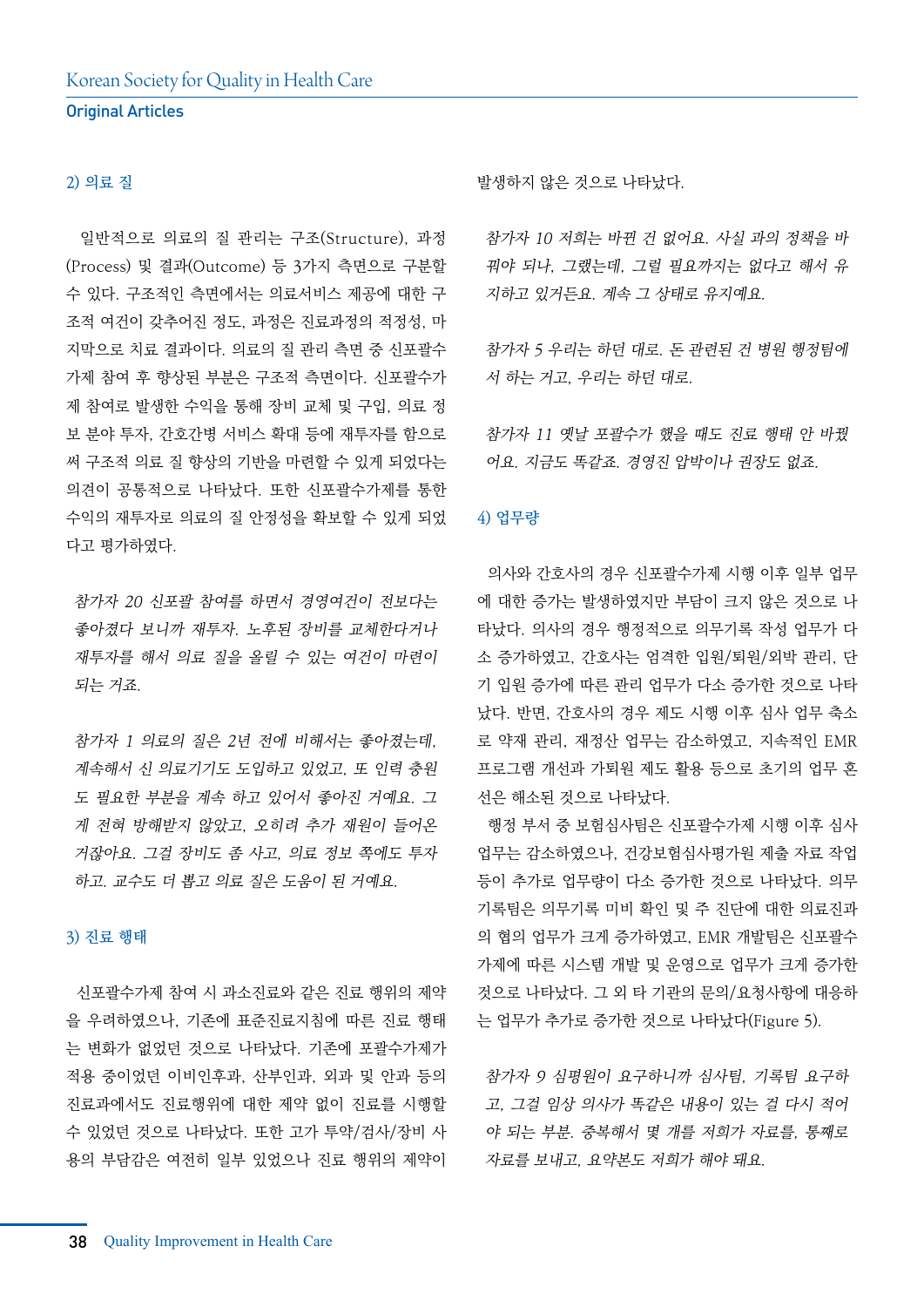참가자 15 초반에는 진단명 확정이라든가 꼬이는 부분 이 있어서 12시, 12시 반 되도록 환자가 못 가니까 환자 는 환자대로 컴플레인을 하고, 간호사는 간호사대로 환 자를 오랜 시간 데리고 있어야 되고, 다음 환자는 기다 리고, 그런 문제가 초반에는 많았어요. 지금은 EMR 프 로그램을 개선을 해서 의무기록 위약정에서 확정에서 걸렸는지 이런 것들을 시스템을 개선하고 저희도 적응 을 해서 퇴원이나 이런 것 관련해서는 크게 업무량이 부 담스러운 건 적어졌고요.

참가자 19 삭감도 없고. 삭감에 따른 이의신청 들어가고, 부제기할 거냐, 심판청구 할 거냐 하는 그 다음 절차들이 확 줄었죠. 수가산출자료를 반기마다 내야 된다든가, 의료재 점검표도 내야 되고, 청구 때마다 5일 이내에 3종 서식을 보내야 한다거나 그 외 수반되는 업무들이 많이 늘어났죠.

참가자 17 그 전에는 자료를 반기에 내는 거 없었고, 총괄 청구도 없었고. 퇴원 청구에 맞게 형식을 바꿔야 되는 것도 없었고, 결국 신포괄 하면서 추가적으로 다 늘어났어요.

| Physician                                         | <b>Increase</b>   Workload of medical record writing<br>Writing additional medical records according to the format requested by HIRA<br>Increased request from medical records team related to inputting diagnoses<br>Increase in work for educating resident doctors                                                                                                                                                                                                                                                                                                                                            |  |  |  |  |  |
|---------------------------------------------------|------------------------------------------------------------------------------------------------------------------------------------------------------------------------------------------------------------------------------------------------------------------------------------------------------------------------------------------------------------------------------------------------------------------------------------------------------------------------------------------------------------------------------------------------------------------------------------------------------------------|--|--|--|--|--|
| <b>Nurse</b>                                      | Reduced work in drug management and financial accounting according<br>to fewer claims review<br><b>Decrease</b><br>(improvement in EMR program, adaptation to work by utilizing temporary<br>discharge $\rightarrow$ Resolve the confusion in the early stages of the program<br>(Initial) Complaints of delayed discharge due to delays in diagnosis confirmation<br><b>Increase</b><br>Increase in work related to admission/discharge particularly for short-ter<br>m hospitalization<br>Strict management of hospitalization, discharge, and staying out required<br>- No big difference as an existing task |  |  |  |  |  |
| Low sensitivity to overall work increase          |                                                                                                                                                                                                                                                                                                                                                                                                                                                                                                                                                                                                                  |  |  |  |  |  |
| <b>Claims Review</b><br>Team                      | Reduction of claims review work<br><b>Decrease</b><br>Reduction of procedures such as cutback, objection, and request for adjudication<br><b>Increase</b><br>Workload in materials for in-hospital and to be submitted to HIRA                                                                                                                                                                                                                                                                                                                                                                                   |  |  |  |  |  |
| <b>Medical Record Team</b>                        | Existing work needs to be done quickly and accurately<br>- Increased work related to the confirmation of incomplete medical records s<br>uch as diagnosis name and diagnosis basis<br>Over<br>- Increased consults with medical staff on the main diagnosis<br>load<br><b>Burden of evaluation</b><br>Increased burden due to the incentives from information management ev<br>aluation                                                                                                                                                                                                                          |  |  |  |  |  |
| <b>EMR Development Team</b>                       | Additional work caused by implementation of new DRG<br>- Increased work related to data submission to HIRA<br>Program development and operation required due to the difference between t<br>Over<br>he hospital information system and the HIRA's data submission system<br>load<br>Increased workload<br>Response to inquiries from organizations newly participating in the new DRG                                                                                                                                                                                                                            |  |  |  |  |  |
| ⋗<br>$\leqslant$<br>ementing medical records<br>⋗ | More staff is required due to the increased workload<br>Active cooperation of healthcare professionals is required in the process of writing and suppl<br>Establishment of education center or policy incentives is required to settle down, maintain, a<br>nd educate in regard to new policies                                                                                                                                                                                                                                                                                                                 |  |  |  |  |  |

Figure 5. Changes in perception after participation in the new DRG-based payment system (perspective of workload)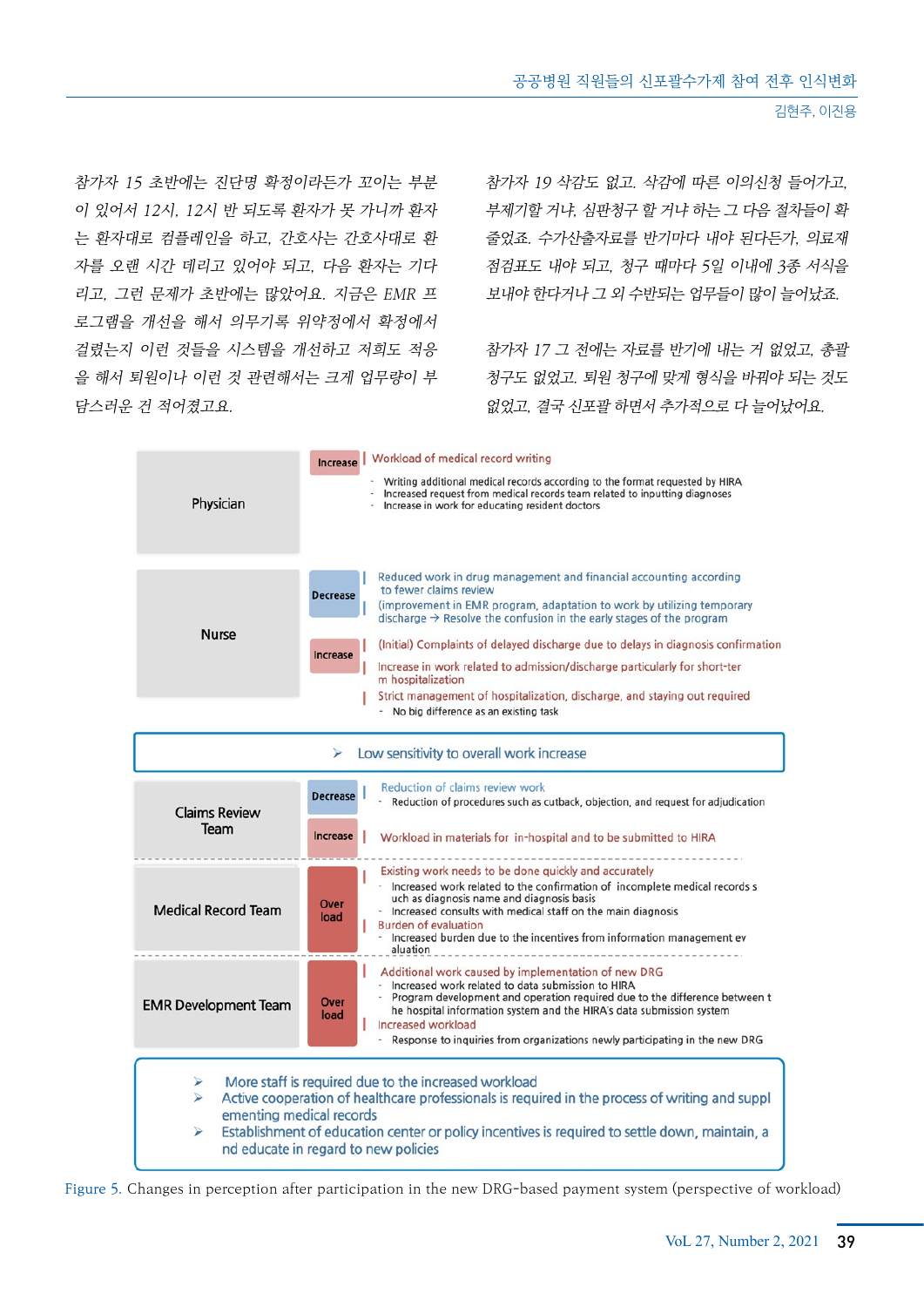#### 5) 환자의 진료비

 신포괄수가제에 참여로 환자의 진료비 부담은 감소한 것 으로 나타났다. 신포괄수가제에 포함되는 진료가 확대되면 서 비급여 항목이 감소가 환자 진료비 감소에 중요한 기여 를 한 것으로 나타났다. 그 외 신포괄수가제 시행으로 인해 동일한 진료가 외래보다 입원 시 더 저렴해지는 경우도 있 으며, 합병증/기저질환 진료의 경우 진단 분리가 불가해 각 진단별 개별적으로 진료를 받을 때보다 진료비가 대폭 감 소되는 경우가 있는 것으로 나타났다.

참가자 19 비급여 비율 자체가 신포괄 하면서 절반 이하 로 줄어들면서 비급여가 줄어들어버리니까 많은 부분이 포괄로 들어가면서 환자 부담이 없어지니까 봤을 때 건 당 환자 개인당 에피소드, 입원 한 건당 따지면 12~13 만원 정도 수준으로 환자 진료비 본인 부담이 줄어드는 것 같아요.

참가자 1 어떤 것들은 가령 다른 병원에서는 고가 약인 데 여기서 어떻게 하다 보니까 포괄에 들어가는 거예요. 그러니까 환자 부담이 확 줄겠죠. 고가 약인데, 거기 가 면 싸게 받을 수 있다더라, 해서 전국의 환자가 모이는 그런 현상도 있겠죠.

참석자 19 신포괄은 입원 건당이기 때문에 분리를 하면 안 돼요. 예전에는 어떤 환자가 입원을 했는데 정형외과 문제로 입원했지만 이 환자가 기저질환으로 암을 가지 고 있잖아요. 암 질환을 가지고 있다면 분리를 했단 말 이에요. 환자부담 20%, 암은 5%로 갔는데, 분리를 안 하니까 하나로 묶어서 얘는 다 5%가 돼 버려요.

#### 6) 공공병원으로서의 역할 강화

 신포괄수가제를 참여는 공공병원으로서 정부의 정책 및 제도 개선에 긍정적인 역할을 하고 있다고 인식하는 것으 로 나타났다. 적정 진료에 따른 원가 정보를 제공하여 적정

수가 설정 및 지불 모형 개발에 기여하고, 원내 시스템 개 발 및 운영은 타 참여 기관의 모범ㆍ벤치마킹 대상이 되는 등의 교육적 역할을 수행하는 것으로 나타났다. 또한, 다양 한 진료 사례를 통해 기존에 파악하지 못했던 제도의 영향 이나 추후 발생할 수 있는 부작용 등에 대한 파악이 가능해 져 제도 개선 및 안정적 운영에 긍정적 기여를 하고 있다고 인식하는 것으로 나타났다.

참가자 1 정확한 원가 계산이나 정확한 적정 진료 패턴 대로 보상을 받을 수 있게 제도를 만들어 놔야 되잖아 요. 원칙대로 하고, 환자 측면에서 안전하고 더 좋은 방 향으로 가서 그만큼의 보상을 받을 수 있는 지불 제도를 만들어야 하니까, 인위적으로 환자를 불편하게 하거나 의료 질 떨어트려서 수가를 많이 발생시키는 방향으로 간다면 굉장히 제도가 위험하잖아요. 그건 막아야 되고, 저희 병원이 표준을 제시할 수 있어야 된다는 거죠. 앞 으로 신포괄수가가 정부 입장에서 성공이 되느냐 안 되 느냐는 원가에 충실한 수가로 어느 정도까지 근접해서 지향하느냐가 의료계를 설득할 수 있느냐, 못하느냐, 신 뢰를 했다가 깨질 수도 있고, 신뢰를 못하던 사람도 다 신뢰할 수 있는 게 핵심이라서, 그 부분에 000병원이 역 할을 크게 해야 되지 않을까?

참가자 18 저희 같은 경우는 공단 oo병원 다음으로 교육 도 시켰잖아요. 병원 대상 해서 신포괄 가입하시겠다는 병원 대상으로 오셔서 강의도 하셨잖아요. 그런 부분들 도 일종의 기여도라고 해야 하나. 반영이 되면 좋겠어요.

#### 4. 신포괄수가제 개선 및 요청사항

#### 1) 경영진 및 행정부서

 구성원들은 공통적으로 현재 신포괄수가제의 인센티 브 지속 여부에 대해 우려하고 있었으며, 향후 기본 수가 를 조정하고 인센티브를 낮추는 정부의 운영 방향에 따라 병원 수익 감소 시 대책이 필요하다는 의견이 공통적이었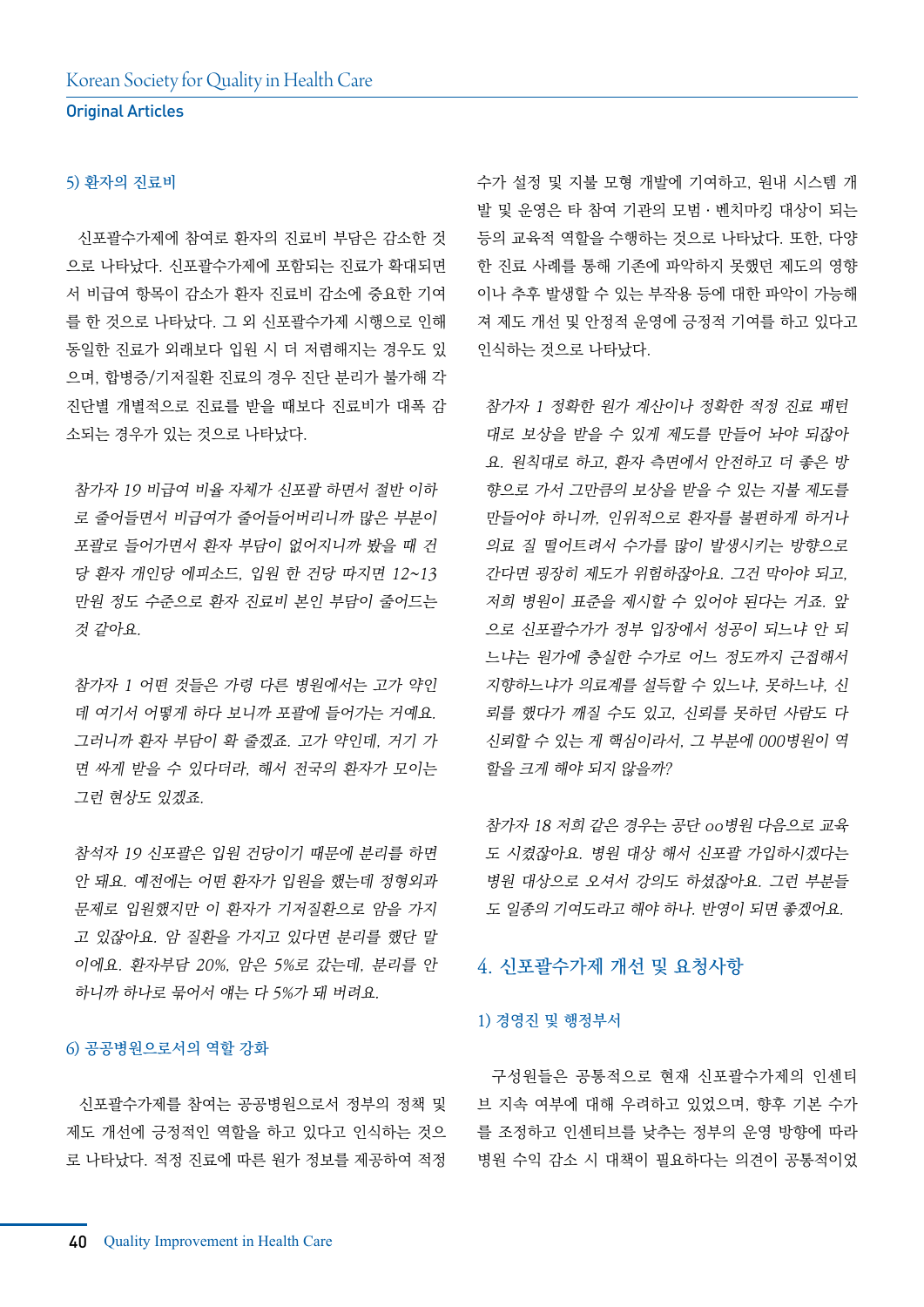다. 임상 교수 중 일부는 환자 진료 시 활용을 위해 포괄 검 사ㆍ진료에 대한 정보 공유 및 현재 과별 운영 상황에 대한 피드백이나 지침이 있으면 좋겠다는 의견도 있었다. 임상 교수 및 실무진들은 신포괄수가제 시행으로 증가한 수익을 실무부서의 업무 과중 해결 및 의료 질 향상에 적극 투자해 줄 것을 기대하는 것으로 나타났다.

참석자 20 결국은 그게 지금 하고 있는 인센티브 제도 가 언제까지 유지가 될지에 대한 관건인 거고, 실질적으 로 신포괄은 수가 올라가는 게 수가 인상분만큼만 올라 가잖아요.

참석자 19 사실은 흑자인 게 우리가 인센티브를 받아서 그런 거잖아요. 그 인센티브라는 게 언제까지 유지되는 건가요?

참석자 15 인센티브가 언제까지 갈까? 인센티브가 끝나 면 그때도 수익 낸다고 말할 수 있을까? 그런 걱정이 있 더라고요.

참석자 2 우려사항 중 하나는 인센티브라는 게 지금은 저희가 모델이고, 초기고 그러니까 주는 건데, 사실 평 생 줄 수 없을 것 같거든요.

#### 2) 정부

 신포괄수가제가 새로운 지불제도로 정착하기 위해서는 무엇보다 적절한 모델 형성이 필요하다는 의견이 많았다. 적정 진료 병원을 원가 기준 병원으로 선정해 검토할 필요 가 있으며, 과별로는 진료 난이도나 중증도 등에 따른 적 절한 수가 반영이 필요하다는 의견이 있었다. 현재 시범사 업의 지속 기간 등이 명확하지 않으므로, 추후 병원의 대처 방안 마련을 위해 현황 및 향후 계획ㆍ방향성에 대한 공유 가 필요하다는 의견이 있었다.

 신포괄수가제가 그 동안의 정부 추진 사업 중 유일하게 원가를 보상해주고, 약속한 보상 내용을 이행하는 제도로

평가 받고 있기 때문에 지속적으로 병원과의 신뢰관계를 구축하는 것이 제도 정착에 필요할 것으로 보인다.

참가자 8 현재 좋은 방향 쪽으로, 지금 시범사업 하는 걸 로 해서 바람직한 모델이 형성이 돼서 그걸로 해서 서로 윈윈할 수 있으면 가장 좋은데, 이 시범사업으로 인해서 한쪽만 윈하는 쪽으로 가게 되면 분명히 또 서로 이해관 계나 트러블이 생길 수 있을 것 같다는 거죠.

참가자 9 지금 각 병원이나 일선에서 하는 것들을 충분 히 반영을 해서 계속 모디파이가 돼야 서로 나은 모델을 만들 수 있을 것 같고, 그래야 정치적 가능성이 있을 것 같다는 생각이 들고요. 예상보다는 많은 협의체들이 있 고, 각 병원에서 하는 것들도 많이 반영이 되는 것 같기 는 하지만 서로 계속 노력을 해야 될 거라고 생각해요.

참가자 12 향후 어떻게 될 건지 시뮬레이션 해 봐야 될 거고, 시뮬레이션 했을 때 정말 진료가 괜찮은지 그런 것들을 봐야 될 것 같아요

참가자 1 어떻게 보니까 이게 잘 정착이 되는 게 정부가 오래 준비해서 그런 것 같아요. 옛날에 항상 정부가 얘 기한 거랑 약속이 안 지켜진 게 대부분이 급조해서 제도 만들고, 그 다음에 2~3년 운영해 보다가 안 되니까 다시 확 수가를 깎는다든지, 그러면 그렇지, 이랬던 것 같은 데, 이건 10년 이상 준비를 하고 있잖아요. 너무 급격한 확대보다 오히려 계속해서 신뢰를 쌓을 수 있는 게 나을 것 같아요.

#### Ⅳ. 고찰

 이번 연구는 한 공공병원의 신포괄수가제 시범사업 참여 전의 주관적인 인식, 참여 후 제도에 대한 평가 및 인식 변 화, 현재 제도의 문제점과 정책적 개선방안에 대하여 경영 진, 임상 의사, 간호부 및 행정부서 등의 직원을 대상으로 시행하였다. 연구결과 연구대상의 대부분이 신포괄수가제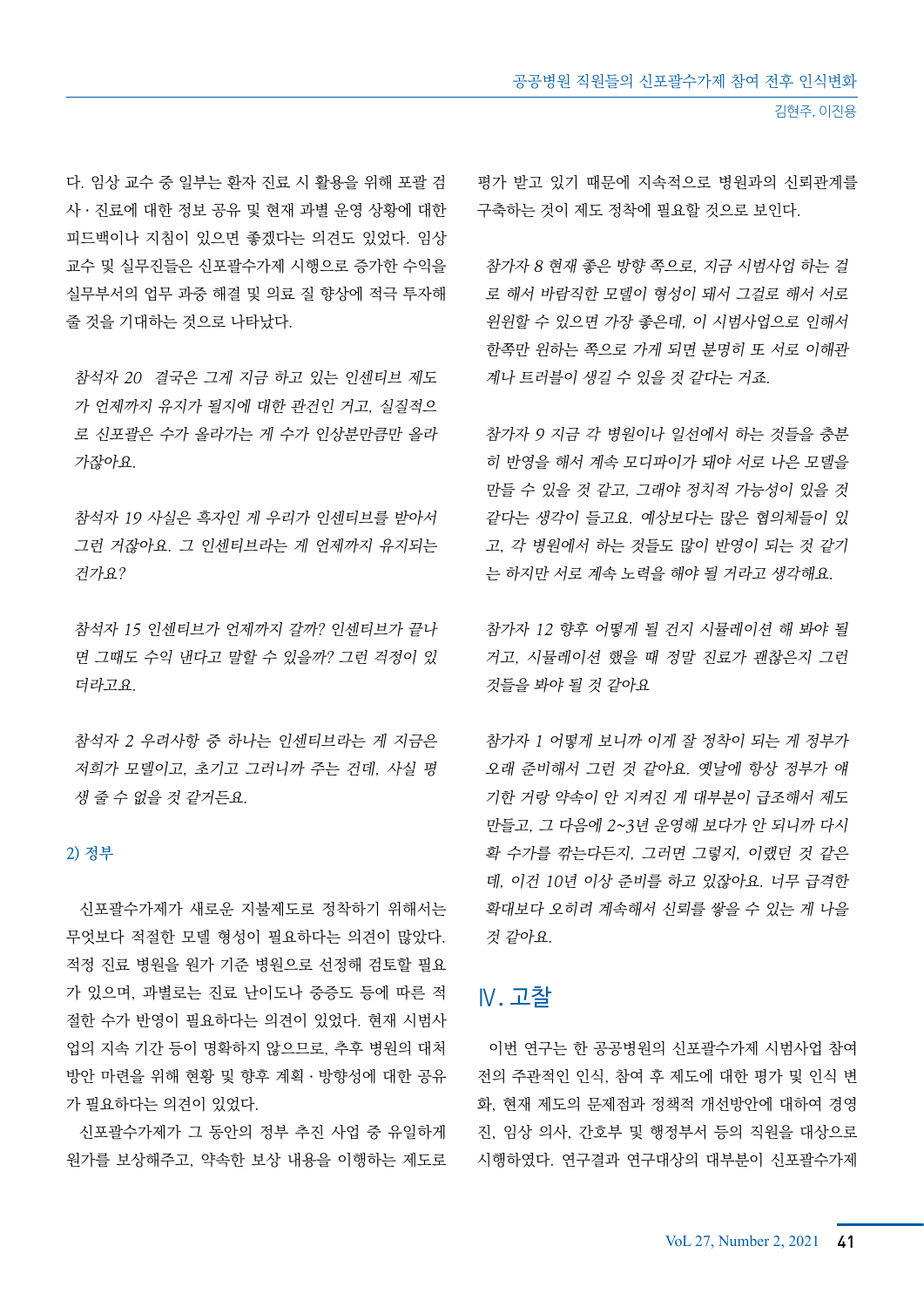참여 후 인식이 긍정적으로 변화된 것으로 나타났다.

 신포괄수가제 시범사업 참여 전 경영진은 시범사업 참여 에 적극 찬성한 반면 의료진의 반대가 가장 심했고, 간호부 및 행정부서는 약간 반대하였다. 경영진이 신포괄수가제 참여에 적극 찬성한 이유는 적정 진료 및 수가 기준을 제시 할 수 있는 기회가 될 수 있으며, 진료비 부담 완화, 인센티 브를 통한 병원 경영 및 수익 개선이 가능할 것으로 판단하 였기 때문이다. 반면에 신포괄수가제 연구들에서 제기되고 있는 내과계 질환과 같이 복합질환의 진료나 새로운 진단 기술이나 치료약물 적용의 제약으로 인한 의료의 질 저하 문제에 대해서는 우려하였다[6,13]. 그러나 신포괄수가제 참여한 결과 인센티브로 인해 병원 전체 수익의 증가되었 고, 증가된 수익을 의료기기 교체 및 구입, 간호간병서비스 확대 등으로 재투자함으로써 오히려 의료의 질을 향상시킬 수 있는 토대를 마련하였다고 평가하는 것으로 나타나 신 포괄수가제에 대한 선행 연구와 비교하여 긍정적으로 평가 하는 것으로 나타났다[20,21]. 하지만 신포괄수가제 시범 사업에 참여한 모든 병원에서 이 같은 긍정적인 변화가 나 타나지는 않을 가능성도 있다. 이번 연구 대상인 공공병원 의 경우 비슷한 규모의 민간 병원보다 진료비가 낮았기 때 문에 신포괄수가제 참여로 인한 병원 수익이 크게 증가했 을 가능성이 높다. 따라서 신포괄수가제로 인한 긍정적인 영향에 대한 전반적인 평가를 위해서는 향후 민간병원을 대상으로 추가 연구가 필요하다.

 신포괄수가제에 대해 가장 많이 우려했던 의료진은 기존 의 포괄수가제에서의 진료행위 제한, 가격 제한 정책 등의 영향이 컸던 것으로 나타났다. 그러나 신포괄수가제 참여 후 의료진의 인식도 긍정적으로 변화되었다는 것에 주목할 필요가 있다. 이러한 인식변화를 이끌어 낸 주요 요인은 신 포괄수가제 참여 후에 진료행위 제한이 발생하지 않았고, 고가의 수술과 시술, 약제 및 치료 재료에 행위별 보상이 가능했다는 것이다. 또한 신포괄수가제 참여 후 대부분의 진료과에서 적자 폭이 감소하거나 수익이 증가 하였다는 점이다. 반면에 신포괄수가제 참여 후 정신건강의학과와 재활의학과는 수익이 감소하는 현상이 발생하며 이 제도에 대한 인식이 부정적으로 변화된 것을 확인할 수 있었다. 수

익이 감소한 이유는 정신건강의학과와 재활의학과의 수가 설계의 문제에서 비롯된 것이라고 하였다. 정신건강의학과 의 경우 정신병 유무와 연령에 따른 단순한 수가체계를 적 용하여 적자 폭이 증가하였다. 정신건강의학과의 경우 비 용 측면에서 4개의 카테고리로 분류되어 있는데, 4개의 카 테고리는 '정신병이 있다', '정신병이 없다', '나이가 많다', '나이가 적다'로 분류되어 있어, 나이가 적고 정신병이 있 는 경우 진료비가 높고, 정신병이 없고, 나이가 많으면 진 료비가 낮게 책정되어 있다. 타 진료과의 경우 연령이 높아 지면 동반상병이 증가하여 수가가 높아지게 설계되어 있는 반면에 정신건강의학과는 연령이라는 변수가 오히려 수가 를 낮추는 요인이 되었기 때문이다. 특히, 치매 환자를 대 상으로 하는 경우 신포괄수가제를 참여 후 수가가 낮아지 는 현상이 발생한 것이다. 재활의학과는 뇌질환으로 인한 재활이 필요하여 전과되는 30여개의 진단명에 해당하는 환자는 행위별수가제를 적용하고 그 외에 진단명으로 전과 된 환자의 경우에는 퇴원 시까지 신포괄수가제를 적용하기 때문에 적자가 발생하는 것으로 판단된다. 또한 현재 시범 사업에서 정신건강의학과와 재활의학과 환자의 경우 입원 기간이 길어야 수익이 증가할 수 있는데, 연구대상 공공병 원은 급성기 치료가 끝나면 타 병원으로 전원하고 있어 입 원기간이 길지 않았기 때문이다. 따라서 진료과 및 환자의 특성에 맞는 수가구조의 설계가 필요하다.

 간호사는 신포괄수가제 참여 전보다 참여 후 긍정적으로 인식이 변화 되었으나 변화의 폭은 크지 않았다고 하였다. 이러한 결과는 포괄수가제도에 대한 요양병원 간호사를 대 상으로 시행한 연구 결과와 유사하였다[22]. 신포괄수가제 참여 후 간호사들의 인식이 긍정적으로 변화된 이유는 행 정 처리 및 관리에 대한 스트레스가 감소하였기 때문으로 분석된다. 또한 단기 입원에 따른 입ㆍ퇴원 환자 관리 업 무는 증가되었지만, 참여 전에 우려했던 입원 일수 증가와 진료비 관련 환자 민원이 발생하지 않았다는 측면에서 긍 정적으로 평가하는 것으로 나타났다. 반면에 의무기록팀, EMR 개발팀, 보험심사팀 등은 참여 후 부정적으로 인식이 변화되었다. 인식 변화의 주된 요인은 업무량 증가인 것으 로 판단된다. 의무기록팀은 진단명, 진단 근거 등 의무기록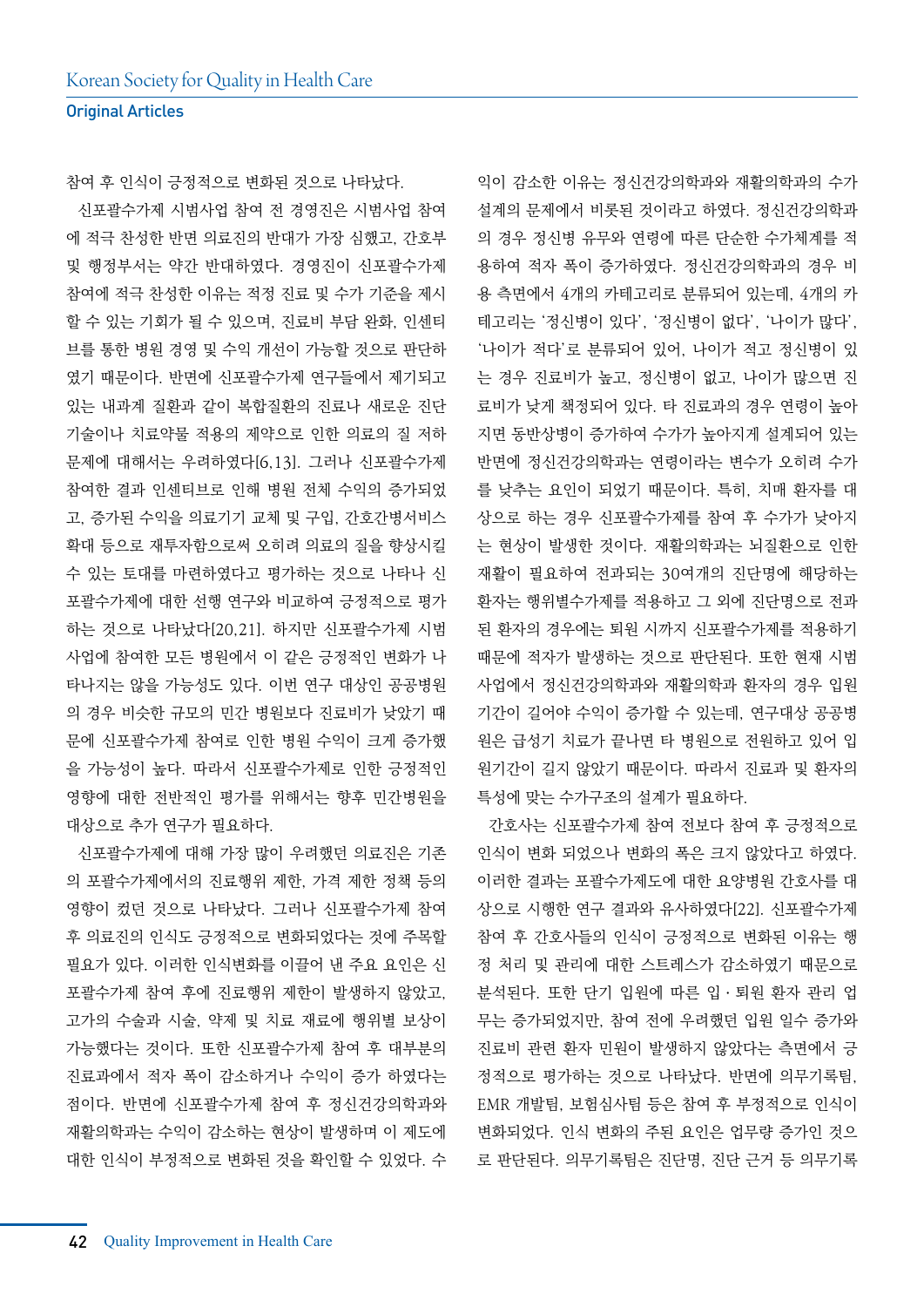중 미비한 내용 확인, 주진단에 대한 의료진과의 협의 업 무 등이 증가되었다고 하였다. EMR 개발팀은 신포괄수가 제 관련 전산 개발 및 운영을 위한 작업과 건강보험심사평 가원 자료 제출과 관련된 업무가 증가 및 신포괄수가제 신 규 참여기관으로부터의 문의 및 요청사항에 대응하는 업무 까지 발생하여 추가적인 업무가 상당히 증가하였다고 하였 다. 보험심사팀은 건강보험심사평가원 자료 제출 관련 업 무가 증가하였다고 하였다. 신포괄수가제 참여 후 관련 업 무는 증가하였으나 추가 인력 충원이 이루이지지 않아 업 무에 대한 부담감이 증가하였고, 이로 인해 부정적으로 인 식이 변화된 것으로 판단된다. 따라서 경영진은 신포괄수 가제 관련 행정 실무부서에 대한 인원보충의 필요성을 검 토할 필요가 있다.

 이번 연구를 통해 신포괄수가제의 문제점도 확인할 수 있 었다. 첫째, 동일한 진료가 외래보다 입원 시 더 저렴한 현 상이 나타났다. 또한 합병증과 기저질환진료의 경우 진단 분리가 불가능하여 진단별, 개별적으로 진료를 받을 때보 다 진료비가 대폭 감소하는 현상이 나타났다. 이러한 현상 이 지속될 경우 환자의 악용 사례가 발생 할 수 있어 이에 대한 개선이 필요하다. 그럼에도 불구하고 이번 연구 참여 자들은 신포괄수가제에 대해 정부가 약속한 보상이 이루어 진 유일한 사업이라고 긍정적으로 평가하였다.

 이번 연구를 통해 신포괄수가제에 대한 긍정적인 측면을 확인할 수 있었지만 여전히 문제점이 존재함을 확인하였다. 이에 신포괄수가제의 효율적 운영을 위해서는 첫째, 진료과 의 특성을 반영한 수가 체계로의 개선이 필요하다. 특히 이 번 연구를 통해 확인된 정신건강의하과와 재활의학과 이외 에도 유사한 문제가 발생하고 있는지에 대한 추가적인 필요 하다. 둘째, 현재 신포괄수가제의 외래와 입원 진료비의 수 가 구조에 대한 재검토가 필요하다. 셋째, 신포괄수가제 참 여 병원의 원가 정보 분석을 통한 적정 원가 기준 마련이 필 요하다. 넷째, 신포괄수가제의 효율성 평가가 필요하다. 이 를 통해 신포괄수가제도의 다양한 측면에서 발생하는 문제 를 지속적으로 파악하여 개선해 나갈 필요가 있다.

 신포괄수가제의 안정적 운영과 확대를 위해서는 참여 기 관 직원들의 인식이 무엇보다 중요하다. 이번 연구를 통해 서 신포괄수가제 참여에 대한 직원들의 인식을 파악할 수 있었고, 신포괄수가제가 나아가야 할 방향성 및 개선을 위 한 근거를 마련할 수 있었다는 데 그 의의가 있다.

## Ⅴ. 참고문헌

- 1. Health Insurance Review & Assessment Service. The function and role of health insurance review & assessment service. Wonju, Korea: Health Insurance Review & Assessment Service; 2020.
- 2. Shin HW, Yeo NG, Lee CS , Kang GW, Oh SJ, Lee JE. New diagnosis-related group payment system pilot project evaluation study. Wonju, Korea: Health Insurance Review and Assessment Service; 2020.
- 3. Lee JY, Kim HJ Eun SJ. For non-for-profit medical institutions, tax exemption benefits such as the United States should be basically provided. Korea Journal of Hospital Management. 2018;23(4);81-6.
- 4. Kim SJ, Park EC, Kim SJ, Han KT, Han E, Jang SI, et al. The effect of competition on the relationship between the introduction of the DRG system and quality of care in Korea. European Journal of Public Health. 2016;26(1):42–7
- 5. Mihailovic N, Kocic S, Jakovljevic M. Review of diagnosis-related group-based financing of hospital care. Health Service Research and Managerial Epidemiology. 2016;3:1–8.
- 6. Lee KH, Wi SB, Kim SI, Choi BY. The analysis of medical care behaviors influencing new diagnosis-related groups (DRG) based payment - focused on hospitalized patients with medical illness. Korea Journal of Hospital Management, 2020;25(2): 45-56.
- 7. Choi JK, Kim SH, Chang CH, Yoon JM, Kang JG. The effect of reform of new diagnosis-related